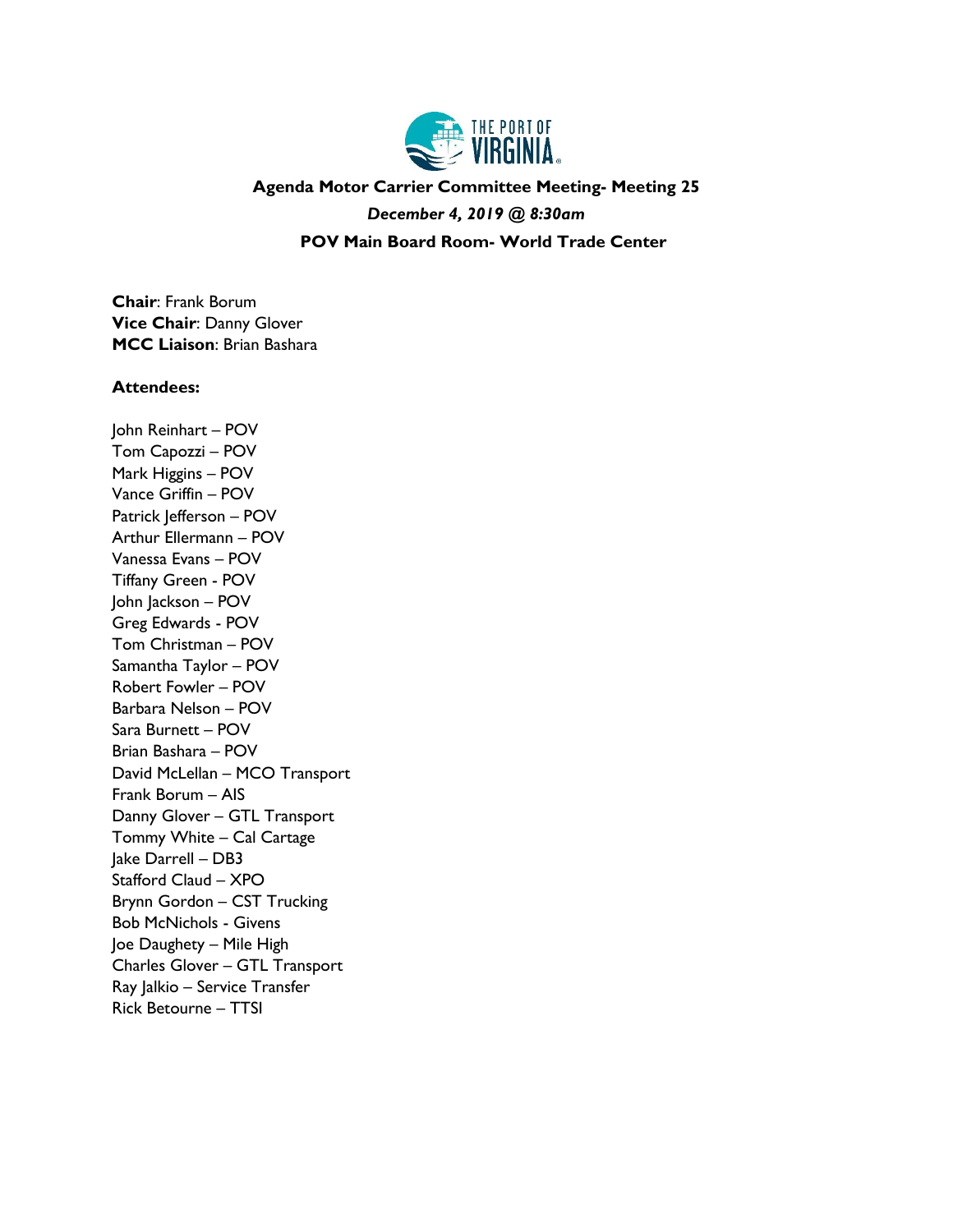**Invitees**: Dwayne Paschall, Bob McNichols, Nicole Sapienza, Jeff Begin, Linda Kelley, Danny Glover, Dale Ledbetter, Marilynn Ryan, Benny Brent, Tommy White, Frank Borum, Chris Columbus, Brynn Gordon, Patrick Foley, Greg Edwards, Tom Capozzi, Kit Chope, Kyle Bassham, Max Sanders, John Jackson, Peter Trocchiano, Travis Hill, Mark Thorsen, Vance Griffin, Cary Hagen, Matt Barnes Smith, George Berry, James Bibbs, Joe Ruddy, Cathie Vick, Jay Stecher, John Reinhart, Bill Jackson, Bob Eveleigh, Mike Davis, Lauren Creech, Daniel LeGrande, Brian Bashara, Mark Higgins, Cindy Morgan, Mike Davis, Tiffany Green, Jake Darrell, Ernest Stevenson, Brendan Tompkins, Cory Blackburn, Maureen Walter, Phillip McCall, Stacey Bolen, Diane Newell, Dave Lindquist, Allen Campbell, Ray Jalkio, David McLellan, Ronald Kemp, Charles Glover, Brooke Deems

- 1. Emergency/Safety Briefing
- 2. MCC Chairman Opening Remarks
	- 1. MCC Chair & Co-Chair Transition

Chairman Frank Borum begun the meeting by discussing the transition of the Chair and Vice Chair positions that will take place over the next two months. Both Frank Borum and Danny Glover have exhausted their terms, and we will work as an MCC body to nominate/elect a new Chair and Vice Chair for the committee. Frank opened up the floor for any nominations, but the group decided to take the process outside of the committee meeting in preparation for our February meeting. The current Chair and Vice Chair will work with the POV to review the updated port truck volumes for CY2019 to determine updated list of volumes rankings and committee members.

- 3. October 2<sup>nd</sup> Meeting Minutes
- 4. Sales Update- Tom Capozzi

Tom Capozzi reviewed the POV cargo volumes for FYTD2020 through October. Tom mentioned how all four cargo growth categories are showing positive trends. Import TEUs continue their strong growth from last year and this growth is due, in part, to the strong growth of cargo volumes with our big box retail customers. The import empty growth (44.8%) is indicative of the growth in exported pork to China due to the outbreak of the swine flu. Shiplines are repositioning their reefer empties to keep up with the demand for the pork exports. Truck volumes continues to show strong growth (4.3%) as TRS evolves with the growth of gate container volumes.

Richmond Marine Terminal Update: Strong growths (22.5%) continue at Richmond Marine Terminal (RMT) and the momentum continues with the completion of major distribution centers within the immediate vicinity of the inland terminal. Scoular Ag just completed their new terminal transload facility on terminal at RMT. The Scoular operation will increase their efficiencies and double their output through the Port of Virginia. Brother International completed their new warehouse directly across from RMT, and they will be moving 4-5k containers/yr. on the barge. Amazon will soon complete their new distribution center right next door to Brothers International. Lastly, TransOcean will be moving a new containerized product through RMT. The operation would be filling heavy-duty bladders with liquid bulk that are then containerized, and move over the barge.

Portsmouth Marine Terminal Update: As we build our additional capacity at NIT and VIG, we are looking to diversify our cargo efforts at PMT and NNMT with non-containerized cargo. We have been working with SDDC (Surface Deployment and Distribution Command) on moving military freight through PMT and NNMT. POV completed the first project at NNMT 6 months ago, and we just completed the second project at PMT over Labor Day Weekend. We are working on a new move with SDDC to handle the move of 2,000+ vehicles over NNMT during the 1Q of CY2021.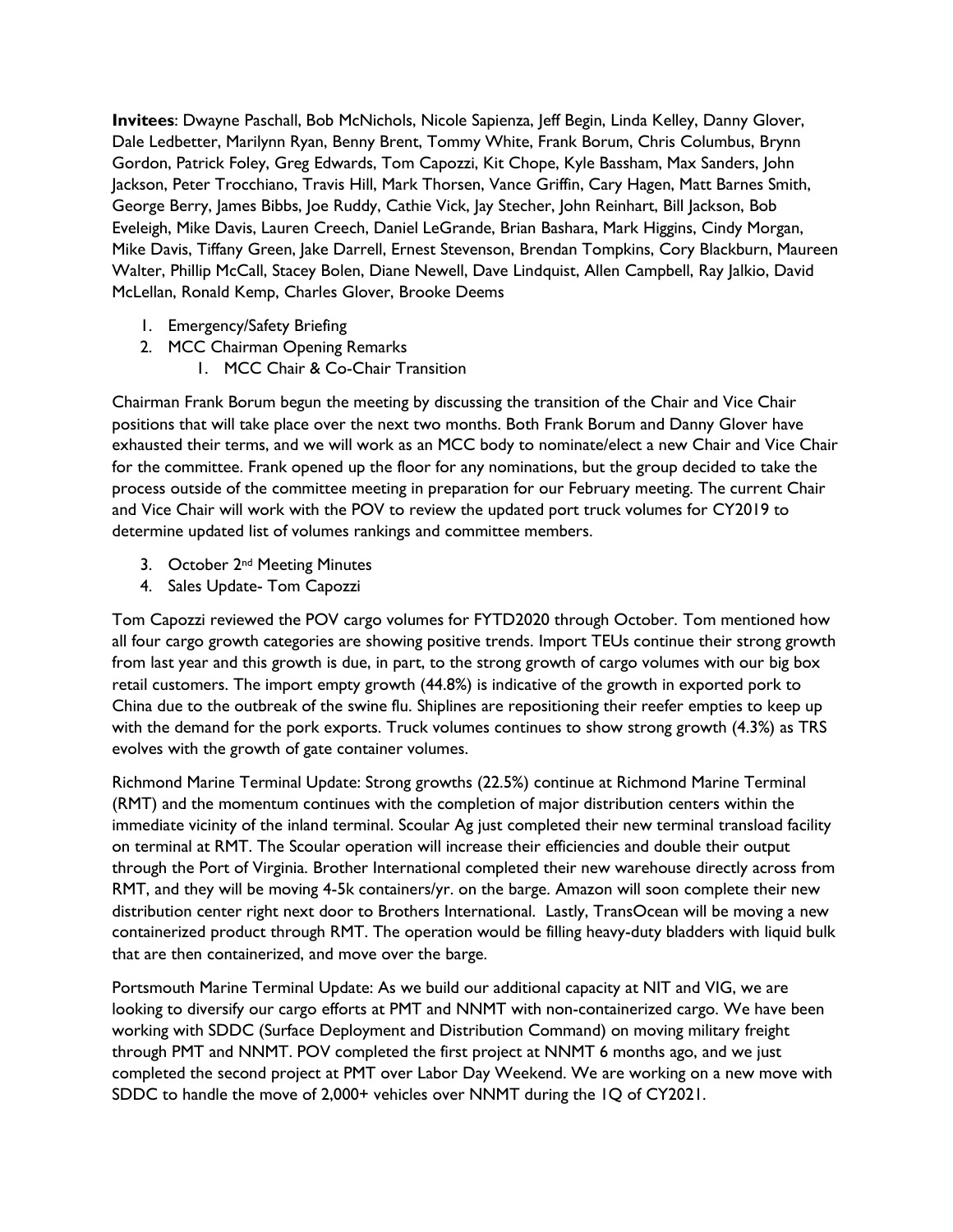Amazon Solar Farms: On top of the 13,000 TEUs of Amazon cargo through POV, we are working with 3PLs to move a few thousand container through POV for this project.

POV Sales Events/Conference Update: POV's breakbulk team attended the Project Logistics Alliance's annual meeting in Istanbul, Turkey (October 13-16). POV joined the PLA as an associate member. The PLA is an international network of project freight forwarders. Joe O'Brien and Tony Salino attended TPM Asia in Shenzhen, China (October 8-10). Debbie Dowdle attended the PMA Fresh Summit to help continue to push our growing reefer capabilities at POV. Jeanne Heilman attended the JOC Inland Distribution conference in Chicago, Illinois. Our Breakbulk Team had a booth at Breakbulk Americas in Houston, Texas. Lastly, the POV will be in New Jersey for the JOC Port Productivity Summit where Kevin Price (Chief Operating Officer) will be speaking on a panel. POV will be sponsoring a shipper round table at the close of the conference where Tom Capozzi and Cary Hagen will be able to sit down with 12-15 major BCOs to personally meet, and update, them on what is going on at POV and what we can do to help their experience with POV.

Shipline Contract Update: Hyundai Merchant Marine (HMM) will be moving into the THE Alliance with Hapag-Lloyd, Yang Ming, and ONE. HMM will become a full participant in the alliance where they will deploy their own vessels on the USEC. HMM expects to grow 30-40% on their USEC volumes.

5. Project Update- Tiffany Green

VIG Stack Refurbishment Update: As noted in our August meeting, the Project Team took a break from stack refurbishment at VIG during Peak Season 2019. Stack refurbishment has started back up with stacks 8 & 9 taken out of service and will be completed by mid-February 2020. Seven original stacks were refurbished in FY2019, with the remaining eight original stacks to be completed by the end of FY2020.

SNIT Optimization Update: Phase 2 construction is complete and in full construction. Phase 3 begun in May 2019, and Phase 4 begun September 1st. Waterside reefer racks are included in our Phase 3 stacks, but not in Phase 4. However, we have installed the needed infrastructure in Phase 4 if those reefer racks need to be installed in the future. Phase 3 will be completed in mid-April 2020. Phase 4 will be completed in mid/late August. The completion of Phase 4 will conclude the construction of all stacks at South NIT. By June 2020, NIT will have 35 new hybrid shuttle trucks to help support NIT operations.

6. Pier Committee Update – Allen Campbell/Charles Glover

Charles Glover and Allen Campbell gave the Pier Committee Update. The group checked in after a year of meeting, the Pier Committee looked at where we were October 2018 to October 2019 and the POV turn times exceeded the benchmark. The Pier Committee looked at 71 actionable items over the past year, and as we have targeted those items, we have seen significant improvement. The group sees the Pier Committee as a continuous improvement group that will continue to address actionable items with POV. John Reinhart called upon the Motor Carrier Community to join POV in promoting the efficiencies and growth we have seen here at the POV when talking to our external stakeholders.

7. Operations Update- Vance Griffin

Vance Griffin presented the updated turn time trends at all terminals (attached presentation). The terminal turn time continues to trend down with the evolution of the TRS system and efficiencies gained through Pier Committee action. TRS capacity/hr. continues to grow even when volume also continues to grow. Traditional turn times between 2-4 hours has decreased astronomically from 14.13% at VIG in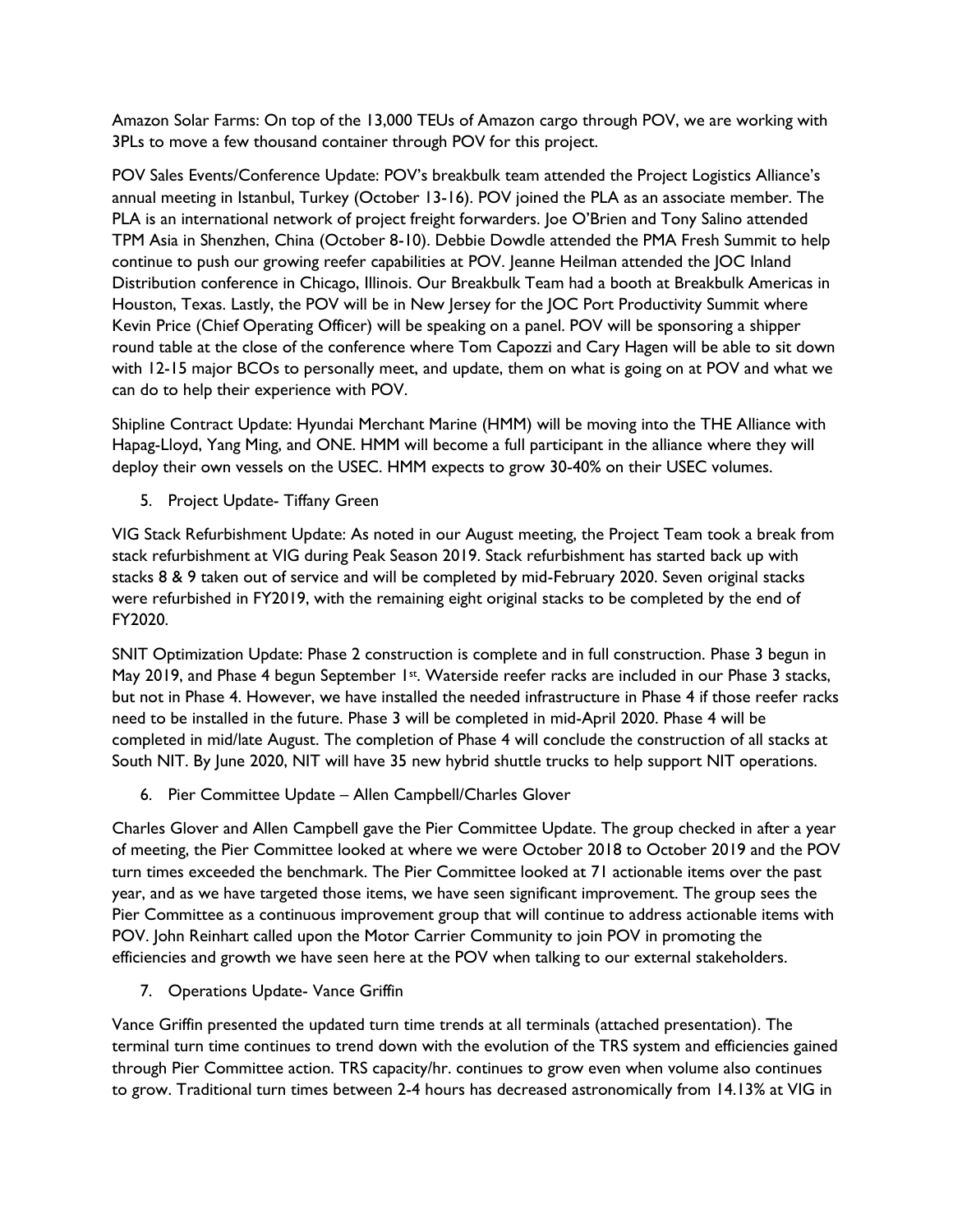October of 2018 to 0.39% in November 2019. 98.1% of truck turn visits in Nov 2019 were below 90 minutes. To the same point, 97.24% of truck visits in FY2020 have been under 90 minutes. The POV, along with the Pier Committee, will continue to push these percentages higher and truck turn times lower.

Gate Operations Hours of Service Update: Effective 12/9, the start time at VIG and the Portsmouth Chassis Yard will now open at 0500 and no longer 0400. With that TRS hour taken away from 0400- 0500, we will be adding an hour to the backside of the mandatory reservation period, making reservations mandatory until 1500.

Generic Export ProPass Update: Generic Export Feature now in Production at NIT & VIG. Users can now book Export reservations without specifying a container number. **Users must enter the container number prior to truck arrival at the terminal.** Trucks that arrive at the terminal without a container number specified in the reservation will be turned away until the reservation can be edited and validated.

HRCP Update: Art Ellerman presented the HRCP update. HRCP continues to move forward and progress with the off hire program and fleet renewal. We have removed over 4,200 chassis out of the fleet YTD. We have quarantined another 1,300 chassis and pulled them out of service off the road. At the beginning of CY2019 the avg age of the chassis fleet stretched back to 2002. Right now, with the 4,000+ that were removed, the fleet age dates back to 2007. As we push forward with our renewal process, the fleet age will be younger by 3 more years to 2010. Our initial goal was to being in 3,600 new chassis, however, with the efficiencies we have experienced we are probably going to remove another 3,600 to total 7,200 by the end of June. We plan to bring in another 4,000 new chassis next fiscal year. As we stand now, we have about 40% OEM chassis, and we will be at 50% by the end of June 2020. By the beginning of FY2021 we will be at 80% OEM chassis in the fleet. The PPCY will be receiving 5 new empty handlers in January.

Christmas and New Year's Holiday Hours: A message from POV will be pushed out externally. On Monday, 12/23, appointments for 12/26 will open at 0900. The opportunity to make appointments for Thursday will close at 1800 on 12/23. Appointments for 12/26 **will not** be available for submission until 12/26 at 0600.

- Christmas
	- "Hard Stop" for all terminal activities Monday 12/23 at 2359 hrs
	- Closed 12/24 & 12/25
	- Open at 0600 hrs 12/26/19
	- TRS "blackout" period 1800 hrs 12/23 to 0600 hrs 12/26
- **New Years** 
	- "Hard Stop" for all terminal activity Tuesday 12/31 at1759 hrs
	- Closed 1/1/20
	- Open at 0600 hrs 1/2/20
	- TRS "blackout" period 1800 hrs 12/31 to 0600 hrs 1/2/20